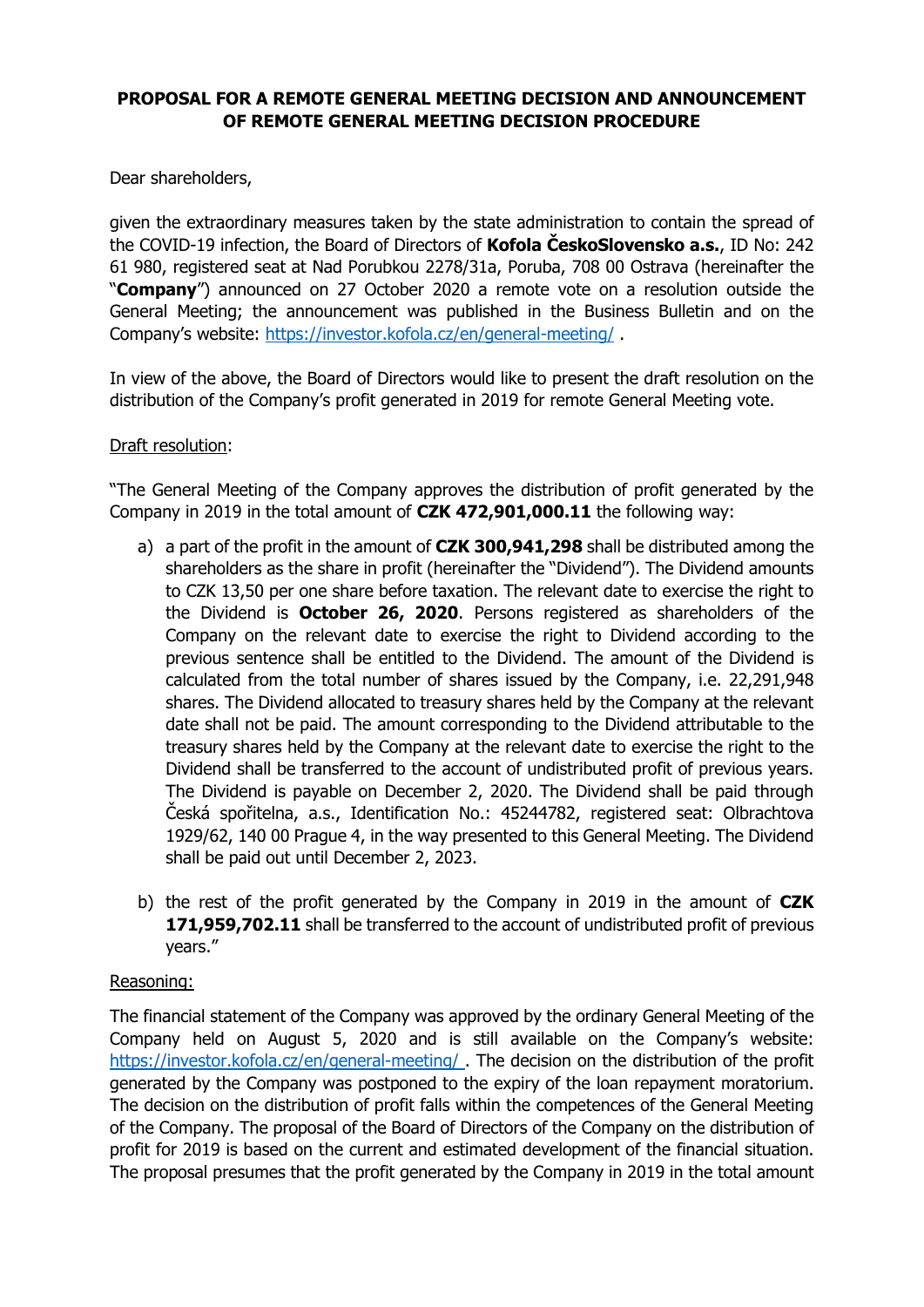of CZK 472,901,000.11 shall be distributed in the following way: a part of the profit in the amount of CZK 300,941,298 shall be paid as the share in profit to the Company's shareholders, and the rest of the profit in the amount of CZK 171,959,702.11 shall be transferred to the account of undistributed profit of previous years. The proposed amount of the Dividend to be paid out to the shareholders shall be CZK 13.50 per share before tax. The full text of the Board of Directors' proposal is available on the Company's website: <https://investor.kofola.cz/en/general-meeting/> . The Supervisory Board of the Company has reviewed the proposal submitted by the Board of Directors on the distribution of profit of the Company for 2019 and concluded that a profit distribution mechanism has been in accordance with legislation and the Articles of Association of the Company and recommended the proposal to be approved by the General Meeting.

The Company's shareholders registered in the book-entry securities register administered by the Central Securities Depository as of **26 October 2020** will be authorized to vote on the above-mentioned draft resolution.

The period for the delivery of the ballots starts on **2 November 2020** and ends on **18 November 2020** (11:59 PM).

Ballots can be sent by mail to the registered seat of the Company; by electronic message to the Company's databox ID: da4j73b; or by e-mail at [valnahromada@kofola.cz.](mailto:valnahromada@kofola.cz) The signature on the ballot must be notarized. A ballot e-mailed at the above-stated address must bear an electronic signature of a person entitled to sign the ballot. If the ballot is sent from a shareholder's databox, a simple electronic copy of the ballot is sufficient (the signature on the ballot does not have to be notarized and the electronic copy does not have to bear a guaranteed electronic signature). If the ballot is signed by a shareholder's representative, the ballot must be accompanied by a power of attorney signed by the shareholder (if the shareholder is a natural person) or by a person authorized to act on behalf of the shareholder (if the shareholder is a legal entity). A power of attorney is not required if a shareholder is represented by a manager registered in the investment instruments register or by another person authorized to exercise rights related to the share as certified by an entry in the register; the authorization of these persons is proved by the extract from the investment instruments register arranged for by the Company. Signatures on the power of attorney must be notarized. If the ballot is sent in electronic form (i.e. to the data box or by e-mail), the power of attorney must be converted from paper form to electronic form by means of authorized document conversion.

Forms for the power of attorney to represent a shareholder as well as details about the delivery of notifications of granting or withdrawing the power of attorney, and requirements as to the text of these notifications are available on the Company's website: <https://investor.kofola.cz/en/general-meeting/> until the expiry of the ballot delivery period.

A shareholder that is a legal entity shall submit an original or a certified copy of a registry extract or another reliable document that proves the existence of the shareholder and the authorization of the authorized person(s) to sign the correspondence ballot in the name of the shareholder, or to sign the power of attorney based on which the ballot was signed by a representative. If these documents are issued in a language other than Czech or English, an official translation of the documents or their necessary parts into Czech or English must be attached. These documents shall not be older than three (3) months. All materials needed for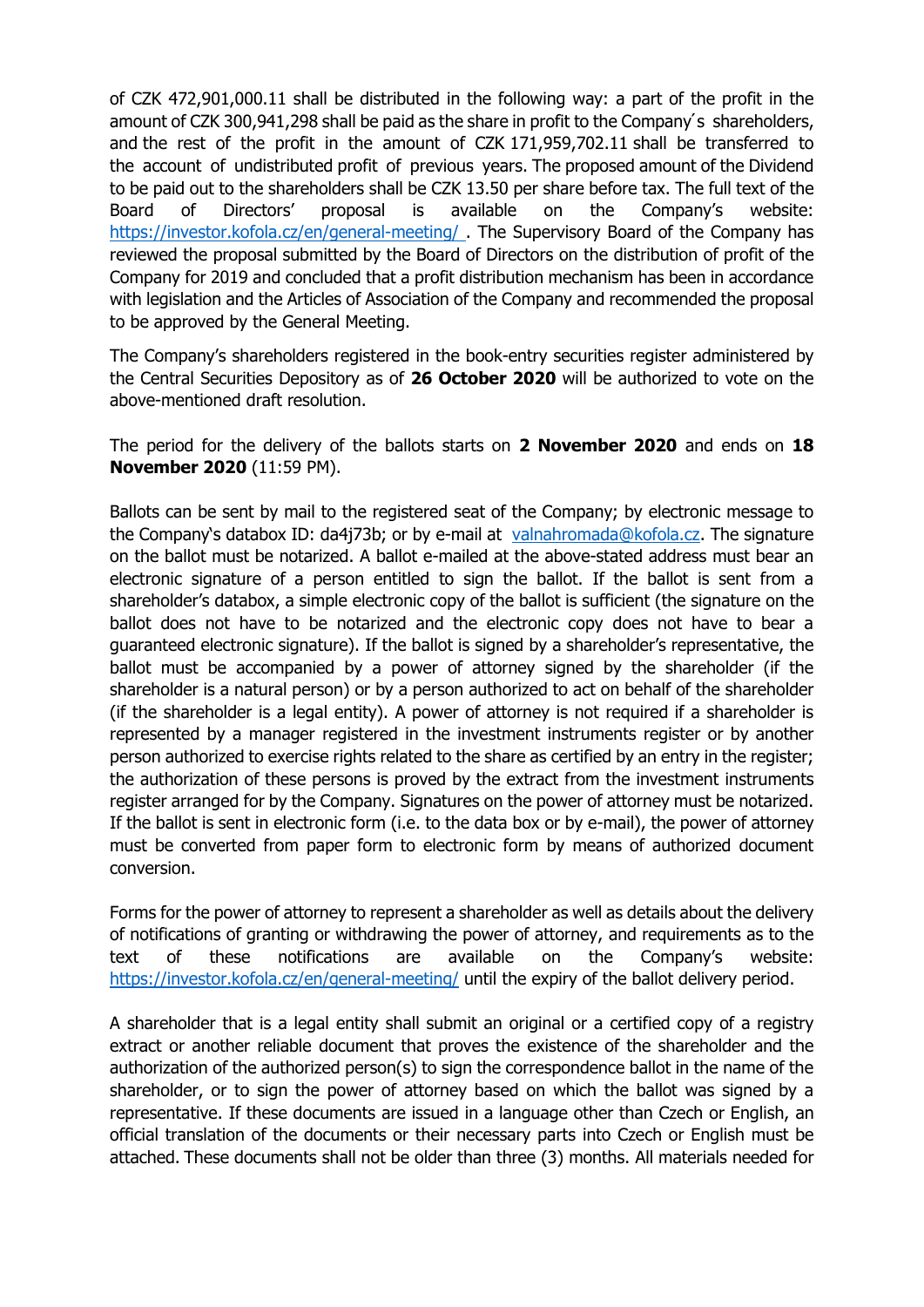the adoption of a resolution are available on the Company's website at <https://investor.kofola.cz/en/general-meeting/> from 2 November 2020.

The ballots will be issued in forms enabling to vote in favour or against the draft resolution. If a shareholder fails to deliver their ballot to the Company within the set period, the shareholder is presumed to vote against the proposal. The cast ballots (votes) cannot be changed or withdrawn.

The shareholders are entitled to require and obtain explanations from the Company on matters concerning the Company or entities controlled by the Company, provided that such an explanation is necessary for a shareholder to be able to consider the draft resolution to be voted on remotely. The Board of Directors is ready to provide answers to the shareholders' requests for explanation delivered no later than on 11 November 2020. The requests must be submitted in one of the ways set for the delivery of the ballot (if notarized signature or a guaranteed electronic signature is required for the ballot, the same applies for the request). The Board of Directors will publish answers to eligible requests on the Company's website <https://investor.kofola.cz/en/general-meeting/> on 13 November 2020 at the latest.

The shareholders are entitled to make proposals and counterproposals on matters included in the agenda of the remote General Meeting vote on or before 11 November 2020. Counterproposals must be submitted in one of the ways set for the delivery of the ballot (if notarized signature or a guaranteed electronic signature is required for the ballot, the same applies for the counterproposal). The Company will publish the counterproposals together with the Board of Directors' opinions on the Company's website: <https://investor.kofola.cz/en/general-meeting/> no later than 3 working days as of their delivery. The shareholders' counterproposals will not be submitted for vote in the first round. If the Board of Directors' draft resolution is not adopted by the remote vote, the shareholder's delivered counterproposals will be submitted for vote in the second round which will take place no later than 30 days as of the announcement of the first round results.

A shareholder or shareholders who hold shares with an aggregate face value of at least 1 % of the registered capital (hereinafter as the "Qualified Shareholder") may request the Board of Directors to include a matter determined by them in the agenda of the remote General Meeting provided that every matter is accompanied by a draft resolution or its inclusion is justified. If the request is delivered after 29 October 2020 (noon), the proposal by the entitled shareholder will be submitted for vote as individual proposal.

The majority required for the adoption of a resolution is based on the total number of votes held by all the shareholders. The registered capital of the Company amounts to CZK 1,114,597,400 (in words: one billion one hundred and fourteen million five hundred and ninetyseven thousand four hundred Czech crowns) and is divided into 22,291,948 (in words: twenty two million two hundred and ninety-one thousand and nine hundred and forty-eight) listed common registered shares, each of a face value of CZK 50, issued as book-entry shares. Each share of the Company with a face value of CZK 50 carries one (1) vote. The total number of votes in the Company amounts to 22,291,948 votes.

The results of the vote will be announced in the same way the General Meetings are convened, i.e. by means of an announcement published in the Business Bulletin and on the Company's website:<https://investor.kofola.cz/en/general-meeting/> .